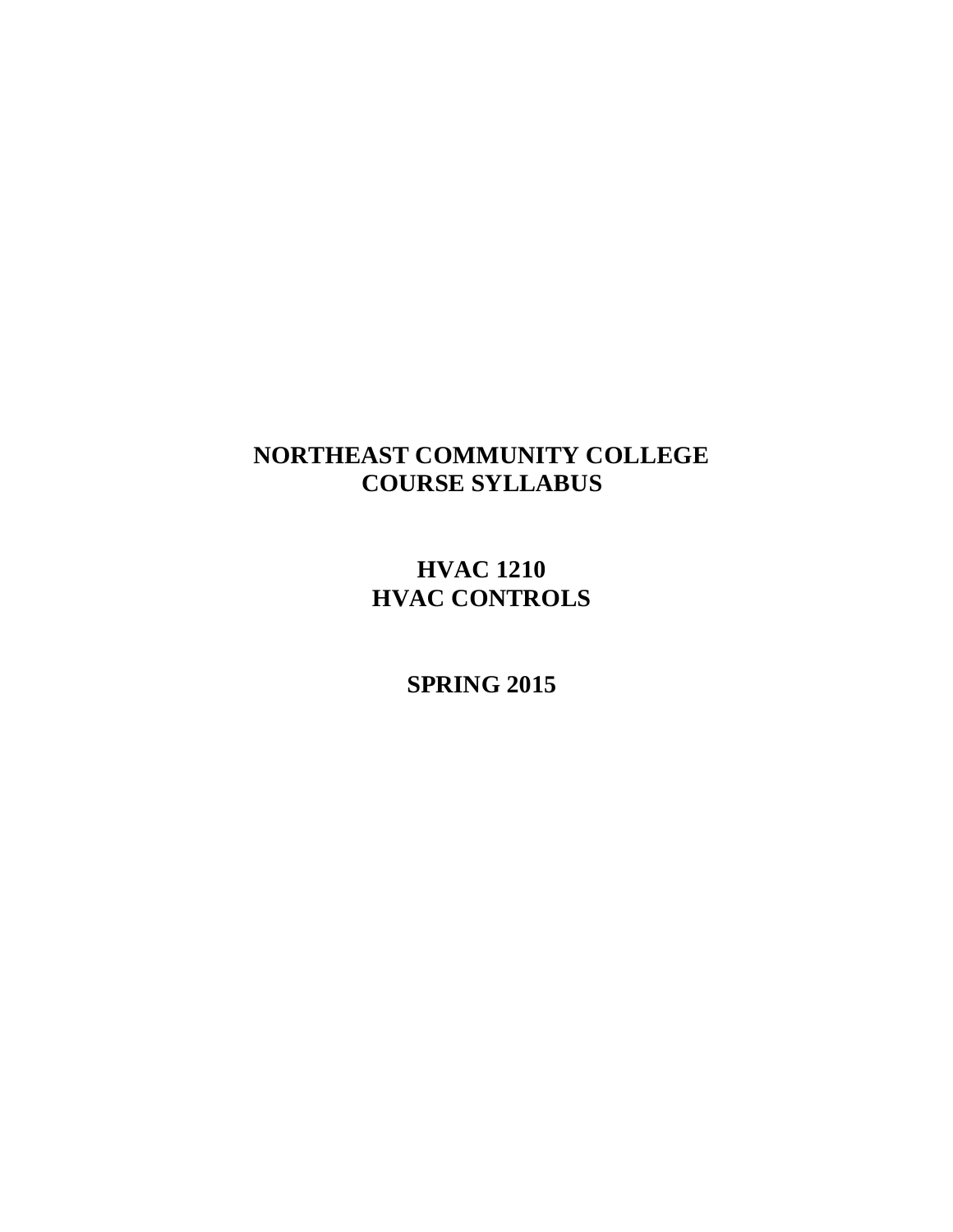# **NORTHEAST COMMUNITY COLLEGE HVAC CONTROLS COURSE SYLLABUS**

#### **I. CATALOG DESCRIPTION:**

#### **COURSE NUMBER:** HVAC 1210

**COURSE TITLE:** HVAC Controls

#### **PRE-REQUISITES:** HVAC 1010

#### **CO-REQUISITES:** None

**DESCRIPTION:** Introduction to electrical energy, electrical symbols, and wiring diagrams, including operation of relays, starters, and protectors. (45/0/0/0)

# **CREDIT/CONTACT HOUR DESIGNATION:**

Credits: 3 Lecture: 45 Lab: 0 Clinical: 0 Coop: 0

#### **TERM**: Fall 2014

#### **II. COURSE OBJECTIVES:**

Course will:

- 1. Distinguish between the various types of motors.
- 2. Describe and explain different controls; how they operate and where they are used.

# **III. STUDENT LEARNING OUTCOMES:**

The student will be able to:

- 1. Distinguish between the various types of motors.
- 2. Describe and explain motor nameplates.
- 3. Describe and explain different controls; how they operate and where they are used.
- 4. Troubleshooting of controls.
- 5. Follow and read wiring diagrams.

# **IV. CONTENT/TOPICAL OUTLINE:**

- A. Chapter 9: Basic Electric Motors
- B. Chapter 10: Components for Electric Motors
- C. Chapter 11: Contactors, Relays and Overloads
- D. Chapter 12: Thermostats, Pressure Switches, and Other Electric Control Devices
- E. Chapter 13: Electronic Control Devices
- F. Chapter 15: Troubleshooting Electric Control Devices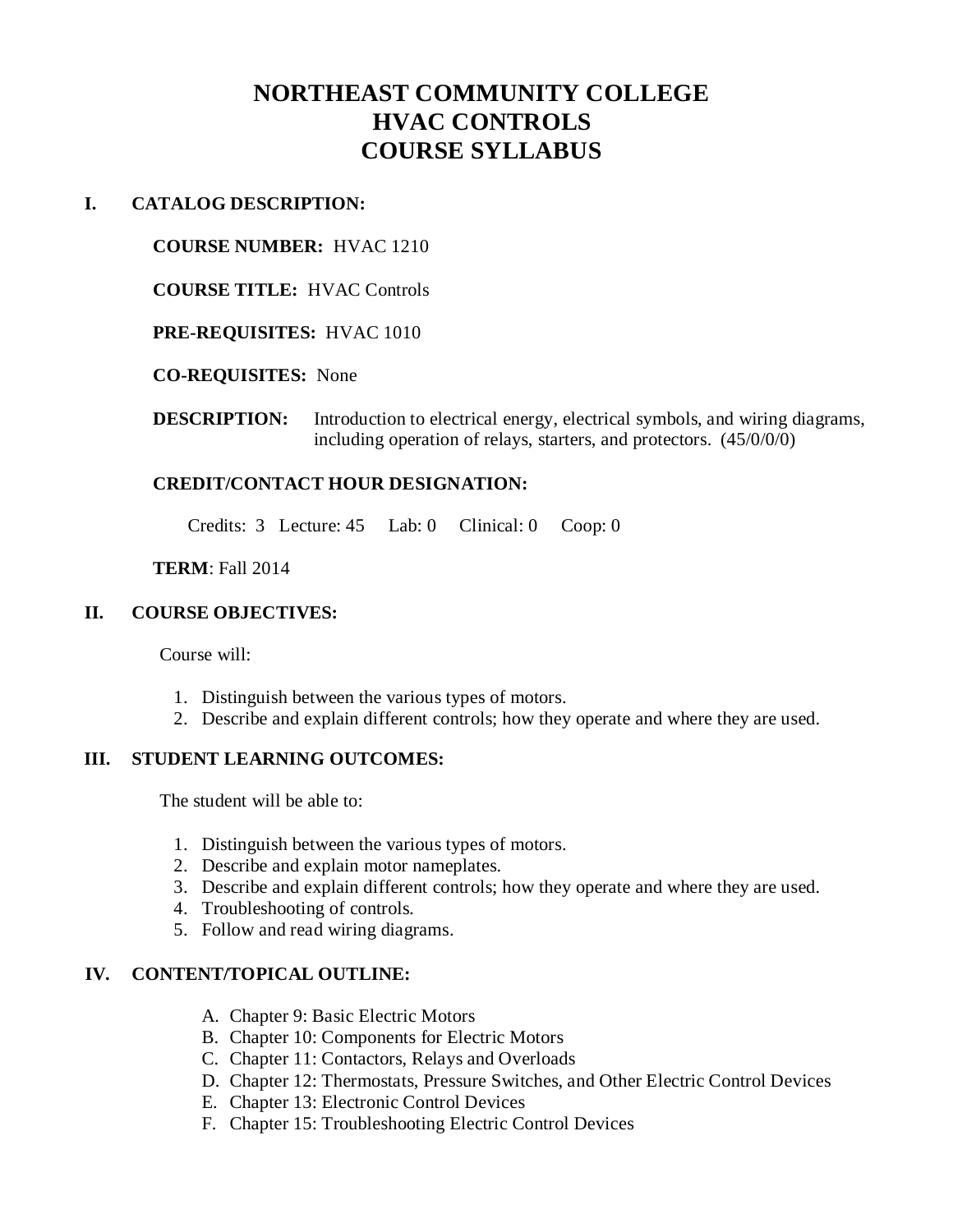# **V. INSTRUCTIONAL MATERIALS:**

- A. Required Text**:**
	- 1. Electricity for Refrigeration, Heating and Air Conditioning Author: Russell E. Smith
- B. Required Workbook:
	- 2. Study Guide/Lab Manual for textbook, Practical Competencies
- C. Required Materials:
	- 1. Blue/Black pen
	- 2. Pencils
	- 3. Notebook
	- 4. Calculator
	- 5. Colored pencils

# **VI. METHOD OF PRESENTATION:**

- A. Methods of presentation typically include a combination of the following:
	- 1. Informal lectures (casual communication of knowledge).
	- 2. Handouts of selected printed material covered in class.
	- 3. Audiovisual aids (transparencies and videos)
	- 4. Independent study (reading of handouts, text, and preparing for test).
	- 5. Group projects.
- B. Instructor Absence:
	- 1. If instructor is absent, see other instructor for details (Paul). Listen to radio for weather related school announcements.

# **VII. METHOD OF EVALUATION:**

- A. Methods of evaluation typically include a combination of the following:
	- 1. Completed assignments
	- 2. Quizzes
	- 3. Tests
- B. Grading Scale:

| $95 - 100$ | $A+$      |
|------------|-----------|
| $90 - 94$  | A         |
| $85 - 89$  | $B+$      |
| $80 - 84$  | B.        |
| $75 - 89$  | $C_{\pm}$ |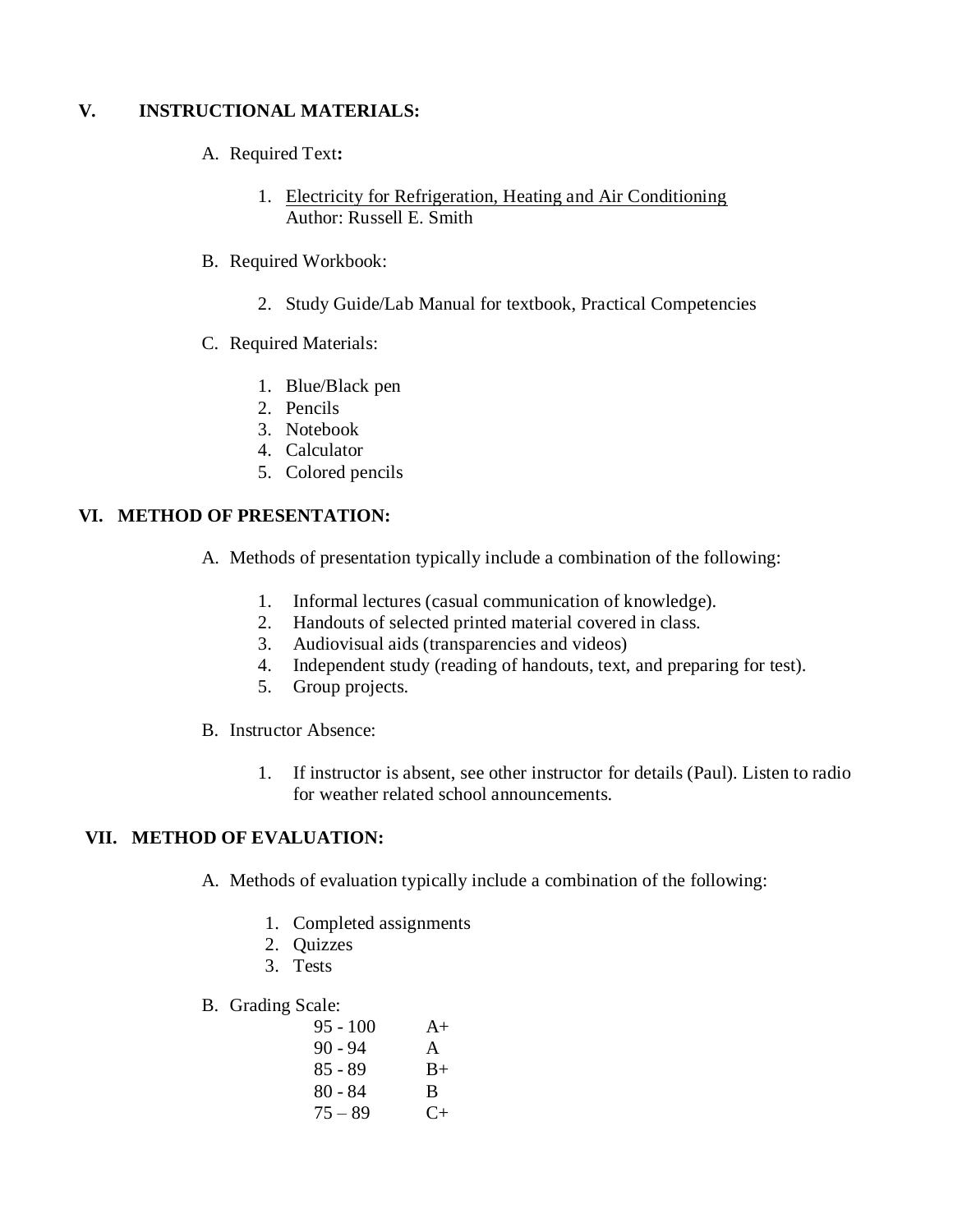| $70 - 74$ | $\mathbf C$ |
|-----------|-------------|
| $65 - 69$ | $D+$        |
| $60 - 64$ | D           |
| $() - 59$ | F           |

# **VIII. COURSE REQUIREMENTS:**

- A. Attendance
	- 1. Students are expected to attend class. Quizzes will be given and cannot be made up unless approval from instructor. If you cannot attend class, see or call instructor (phone number 402-844-7231). Your grade will start dropping by a letter grade for each day after three days.
- B. Student Conduct
	- 1. Students are expected to complete your own work. Students will also be expected to conform to the Student Code of Conduct that was handed out.
- C. Lab Attendance and Conduct
	- 1. Lab time is for completing lab assignments. Students are expected to attend all labs and work on assignments during lab time. Playing games and not attending the full lab time are inappropriate.
- D. Assignment Completion
	- 1. All assignments are to be completed by the assigned date. Late assignments will only be accepted with approval from the instructor. Late assignments will not be accepted if more than one week.

# **IX. SUPPORT SERVICES:**

#### A. **Library Service**:

The Northeast Community College Library Resource Center provides students with tools to conduct scholarly research and increase knowledge. Through the library's subscription databases, students have access to millions of current and credible resources not available through Google, Yahoo, and other search engines. Links to online databases and the library's online catalog can be found at [http://www.northeast.edu/Library-Resources/.](http://northeast.edu/LS/index/php) Students who would like assistance in utilizing the library's resources are encouraged to contact the library for further information and personal service at 402-844-7131 or email [marylouise@northeast.edu.](mailto:marylouise@northeast.edu)

#### B. **Disabilities**:

Students with a documented disability may be eligible for certain accommodations that support their success in the classroom. Please contact Mary Balaski, Disability Services Coordinator, for further information. Her office is located in CWC- 1263; also, she may be reached at 402-844-7343 or [mary@northeast.edu.](mailto:mary@northeast.edu)

# **C. Applied Technology Division Safety Statement**